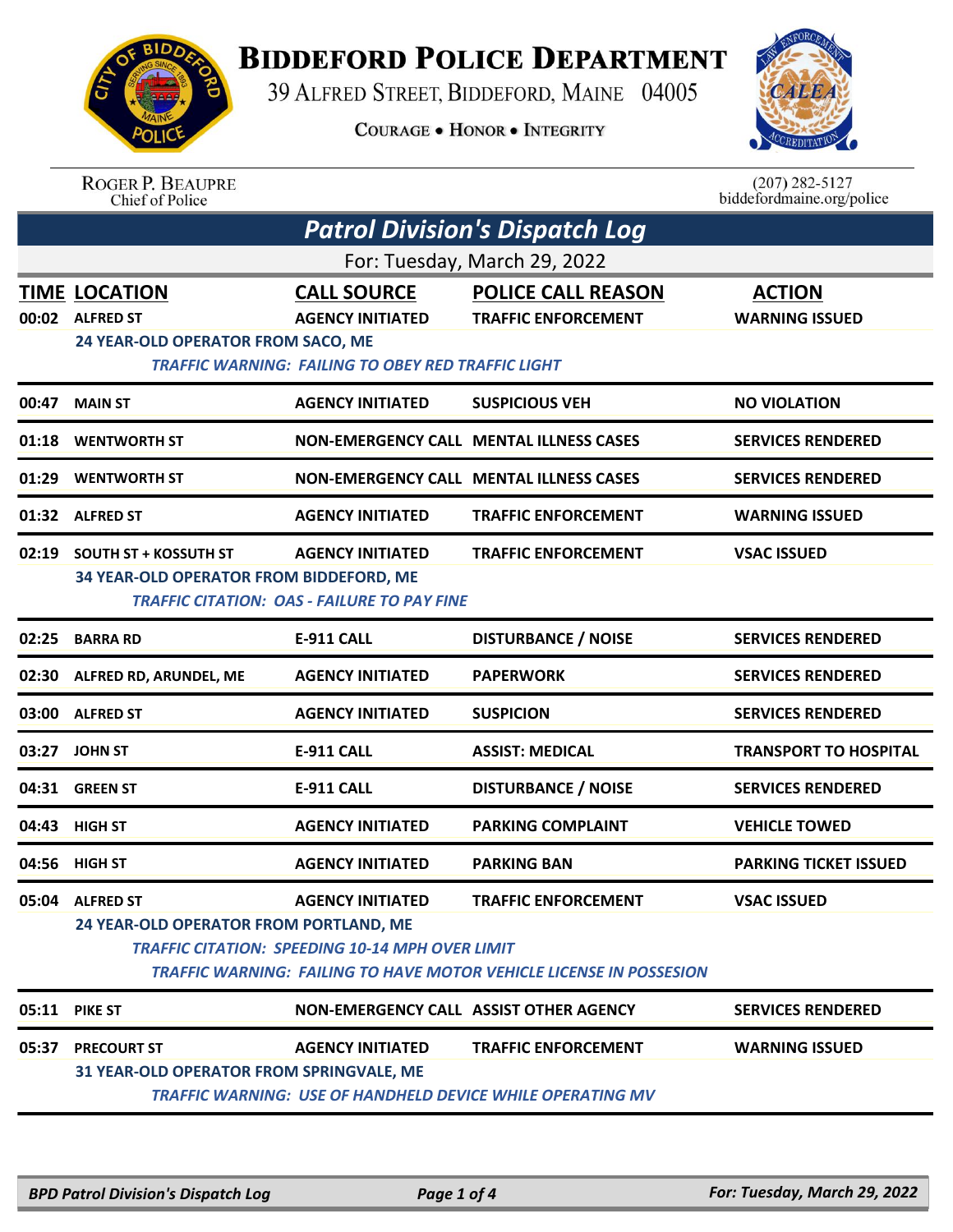|       | <b>TIME LOCATION</b><br>06:20 ELM ST + GOOCH ST<br>26 YEAR-OLD OPERATOR FROM SHAPLEIGH, ME                                                                                | <b>CALL SOURCE</b><br><b>AGENCY INITIATED</b>                                  | <b>POLICE CALL REASON</b><br><b>TRAFFIC ENFORCEMENT</b><br>TRAFFIC CITATION: OPERATE VEHICLE W/O VALID INSPECTION CERTIFICATE | <b>ACTION</b><br><b>VSAC ISSUED</b> |
|-------|---------------------------------------------------------------------------------------------------------------------------------------------------------------------------|--------------------------------------------------------------------------------|-------------------------------------------------------------------------------------------------------------------------------|-------------------------------------|
|       | 07:18 BAKERS WAY + ARCTIC CIR<br>39 YEAR-OLD OPERATOR FROM PORTLAND, ME                                                                                                   | <b>AGENCY INITIATED</b><br><b>TRAFFIC WARNING: FAILURE TO REGISTER VEHICLE</b> | <b>TRAFFIC ENFORCEMENT</b>                                                                                                    | <b>WARNING ISSUED</b>               |
| 07:29 | <b>POOL ST</b><br>35 YEAR-OLD OPERATOR FROM BIDDEFORD, ME                                                                                                                 | <b>AGENCY INITIATED</b>                                                        | <b>TRAFFIC ENFORCEMENT</b><br>TRAFFIC WARNING: OPERATE VEHICLE W/O VALID INSPECTION CERTIFICATE                               | <b>WARNING ISSUED</b>               |
|       | 07:38 POOL ST + DECARY RD<br>47 YEAR-OLD OPERATOR FROM SACO, ME                                                                                                           | <b>AGENCY INITIATED</b>                                                        | <b>TRAFFIC ENFORCEMENT</b><br>TRAFFIC WARNING: OPERATE VEHICLE W/O VALID INSPECTION CERTIFICATE                               | <b>WARNING ISSUED</b>               |
|       | 08:37 ALFRED ST                                                                                                                                                           | <b>AGENCY INITIATED</b>                                                        | <b>OUT FOR FOLLOW UP</b>                                                                                                      | <b>SERVICES RENDERED</b>            |
|       | 09:08 POOL ST                                                                                                                                                             | <b>NON-EMERGENCY CALL THEFT</b>                                                |                                                                                                                               | <b>REPORT TAKEN</b>                 |
| 09:37 | <b>ALFRED ST</b>                                                                                                                                                          | NON-EMERGENCY CALL DISABLED VEHICLE                                            |                                                                                                                               | <b>SERVICES RENDERED</b>            |
|       | 09:48 ALFRED ST<br>DEFENDANT: DYLAN DUGUAY  AGE: 21  RESIDENT OF: LEBANON, ME<br><b>CHARGE: AGGRAVATED ASSAULT (FELONY)</b><br><b>CHARGE: AGGRAVATED ASSAULT (FELONY)</b> | <b>OTHER</b>                                                                   | <b>PAPERWORK</b><br>DEFENDANT: JUSTIN JOHN CLIFTON  AGE: 19  RESIDENT OF: SANFORD, ME                                         | <b>SUMMONS ISSUED</b>               |
|       | 10:04 SOUTH ST                                                                                                                                                            | <b>RADIO</b>                                                                   | <b>PARKING COMPLAINT</b>                                                                                                      | <b>PARKING TICKET ISSUED</b>        |
| 10:06 | <b>BEACH HOUSE LN</b>                                                                                                                                                     | <b>AGENCY INITIATED</b>                                                        | <b>COMMUNITY ENGAGEMENT</b>                                                                                                   | <b>NO VIOLATION</b>                 |
| 10:27 | <b>MILE STRETCH RD</b><br><b>65 YEAR-OLD OPERATOR FROM KENNEBUNK, ME</b>                                                                                                  | <b>AGENCY INITIATED</b><br><b>TRAFFIC WARNING: FAILURE TO REGISTER VEHICLE</b> | <b>TRAFFIC ENFORCEMENT</b>                                                                                                    | <b>WARNING ISSUED</b>               |
|       | 10:58 HIGH ST                                                                                                                                                             | <b>AGENCY INITIATED</b>                                                        | <b>OUT FOR FOLLOW UP</b>                                                                                                      | <b>NEGATIVE CONTACT</b>             |
|       | 11:24 MILE STRETCH RD                                                                                                                                                     | <b>AGENCY INITIATED</b>                                                        | <b>TRAFFIC ENFORCEMENT</b>                                                                                                    | <b>VSAC ISSUED</b>                  |
|       | 11:59 MAIN ST                                                                                                                                                             | <b>NON-EMERGENCY CALL CRIMINAL MISCHIEF</b>                                    |                                                                                                                               | <b>REPORT TAKEN</b>                 |
|       | 12:01 POOL ST + CLIFFORD ST                                                                                                                                               | <b>NON-EMERGENCY CALL BOLO</b>                                                 |                                                                                                                               | <b>REPORT TAKEN</b>                 |
|       | 13:35 MAIN ST                                                                                                                                                             | <b>AGENCY INITIATED</b>                                                        | <b>PRO-ACTIVE DV RESPONSE TEAM</b>                                                                                            | <b>NO VIOLATION</b>                 |
|       | <b>13:52 MAIN ST</b>                                                                                                                                                      | <b>AGENCY INITIATED</b>                                                        | <b>COMMUNITY ENGAGEMENT</b>                                                                                                   | <b>SERVICES RENDERED</b>            |
|       | 13:59 PROSPECT ST                                                                                                                                                         | <b>NON-EMERGENCY CALL PAPERWORK</b>                                            |                                                                                                                               | <b>PAPERWORK SERVED</b>             |
|       | 14:09 ELM ST                                                                                                                                                              | <b>E-911 CALL</b>                                                              | <b>VEHICLE CRASH - POLICE ONLY</b>                                                                                            | <b>SERVICES RENDERED</b>            |
|       | 14:45 FORTUNES ROCKS RD                                                                                                                                                   | <b>AGENCY INITIATED</b>                                                        | <b>COMMUNITY ENGAGEMENT</b>                                                                                                   | <b>NO VIOLATION</b>                 |
|       | 14:48 BOULDER WAY                                                                                                                                                         | <b>E-911 CALL</b>                                                              | 911 MISUSE                                                                                                                    | <b>SERVICES RENDERED</b>            |
|       | <b>BPD Patrol Division's Dispatch Log</b>                                                                                                                                 | Page 2 of 4                                                                    |                                                                                                                               | For: Tuesday, March 29, 2022        |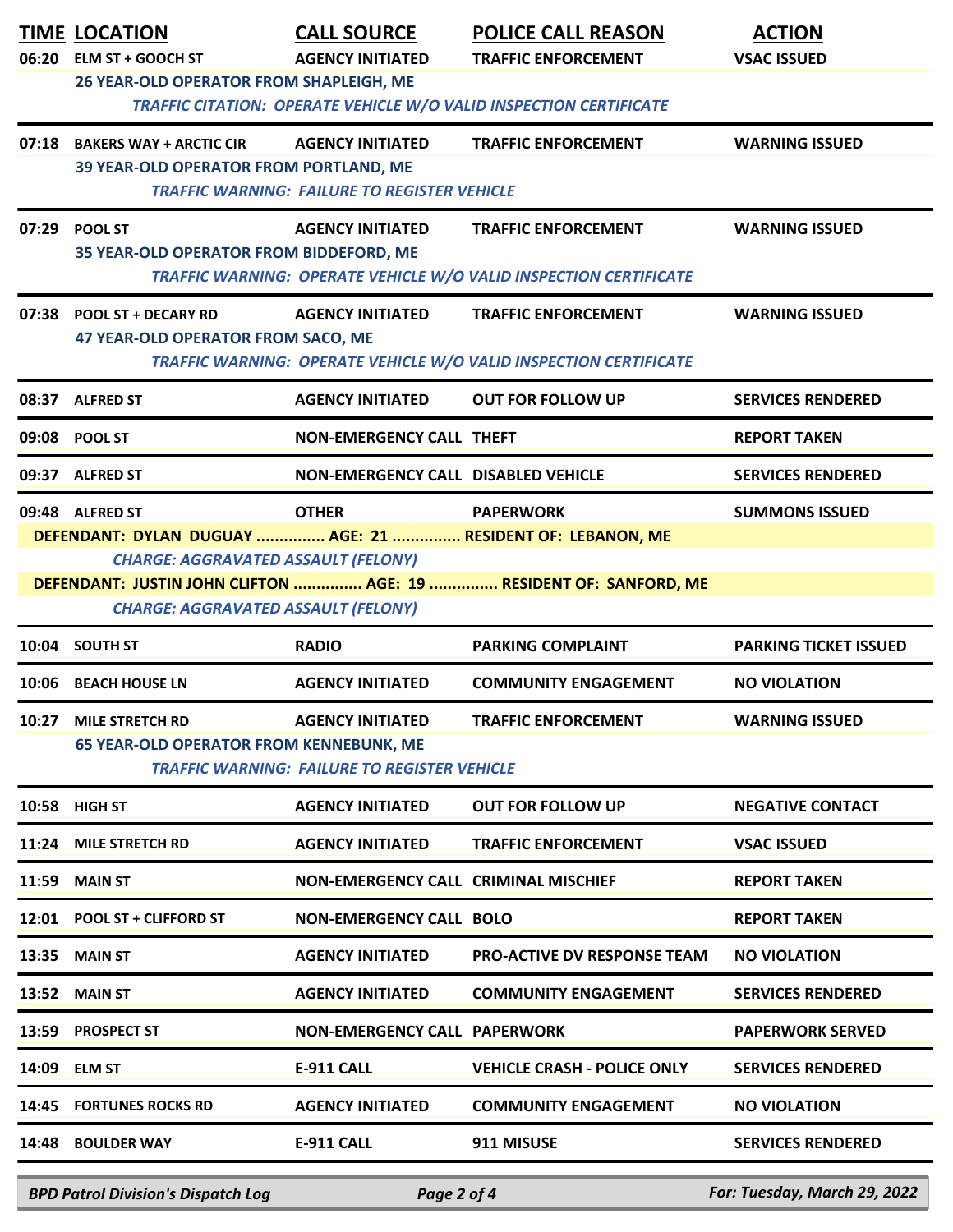|       | <b>TIME LOCATION</b><br>14:52 BEACH HOUSE LN                                  | <b>CALL SOURCE</b><br><b>AGENCY INITIATED</b>                                    | <b>POLICE CALL REASON</b><br><b>COMMUNITY ENGAGEMENT</b>                                               | <b>ACTION</b><br><b>NO VIOLATION</b> |
|-------|-------------------------------------------------------------------------------|----------------------------------------------------------------------------------|--------------------------------------------------------------------------------------------------------|--------------------------------------|
|       | 15:02 WILLETT ST                                                              | <b>NON-EMERGENCY CALL ALL OTHER</b>                                              |                                                                                                        | <b>SERVICES RENDERED</b>             |
|       | <b>15:06 MAIN ST</b>                                                          | <b>NON-EMERGENCY CALL SUSPICION</b>                                              |                                                                                                        | <b>BUILDING CHECK/SECURE</b>         |
|       | 15:10 SPRINGBROOK DR                                                          | <b>NON-EMERGENCY CALL CHECK WELFARE</b>                                          |                                                                                                        | <b>REPORT TAKEN</b>                  |
|       | 15:17 WEST ST                                                                 | E-911 CALL                                                                       | <b>VEHICLE CRASH - POLICE ONLY</b>                                                                     | <b>REPORT TAKEN</b>                  |
|       | 15:21 WESTERN AVE                                                             | <b>WALK-IN AT STATION</b>                                                        | <b>ANIMAL COMPLAINT</b>                                                                                | <b>SERVICES RENDERED</b>             |
|       | <b>15:24 MAIN ST</b>                                                          | <b>NON-EMERGENCY CALL ALARM - PANIC</b>                                          |                                                                                                        | <b>FALSE ALARM</b>                   |
|       | 15:24 JAY DR                                                                  | <b>E-911 CALL</b>                                                                | <b>MENTAL ILLNESS CASES</b>                                                                            | <b>NEGATIVE CONTACT</b>              |
| 15:27 | <b>MAPLEWOOD AVE</b>                                                          | <b>AGENCY INITIATED</b>                                                          | <b>ASSAULT</b>                                                                                         | <b>REPORT TAKEN</b>                  |
|       | 15:30 CHANNEL COVE LN                                                         | <b>NON-EMERGENCY CALL ALARM - POLICE</b>                                         |                                                                                                        | <b>SERVICES RENDERED</b>             |
|       | 15:31 ALFRED ST                                                               | <b>NON-EMERGENCY CALL BOLO</b>                                                   |                                                                                                        | <b>NEGATIVE CONTACT</b>              |
|       | 15:39 GREEN ST                                                                | <b>RADIO</b>                                                                     | <b>OUT FOR FOLLOW UP</b>                                                                               | <b>SERVICES RENDERED</b>             |
|       | 17:14 FIELDCREST DR                                                           | NON-EMERGENCY CALL ANIMAL COMPLAINT                                              |                                                                                                        | <b>SERVICES RENDERED</b>             |
|       | 17:16 HILL ST<br>37 YEAR-OLD OPERATOR FROM SANFORD, ME                        | <b>AGENCY INITIATED</b><br><b>TRAFFIC WARNING: SPEEDING 10-14 MPH OVER LIMIT</b> | <b>TRAFFIC ENFORCEMENT</b>                                                                             | <b>WARNING ISSUED</b>                |
|       |                                                                               |                                                                                  |                                                                                                        |                                      |
|       | 17:21 ELM ST<br>51 YEAR-OLD OPERATOR FROM SACO, ME                            | <b>AGENCY INITIATED</b>                                                          | <b>TRAFFIC ENFORCEMENT</b><br><b>TRAFFIC WARNING: OPERATE VEHICLE W/O VALID INSPECTION CERTIFICATE</b> | <b>WARNING ISSUED</b>                |
|       | 17:28 ALFRED ST                                                               | <b>OTHER</b>                                                                     | <b>THEFT</b>                                                                                           | <b>REPORT TAKEN</b>                  |
|       | 17:57 GREEN ST                                                                | <b>E-911 CALL</b>                                                                | <b>DOMESTIC COMPLAINTS</b>                                                                             | <b>NEGATIVE CONTACT</b>              |
| 18:07 | <b>ELM ST + LINDALE AVE</b><br><b>49 YEAR-OLD OPERATOR FROM BIDDEFORD, ME</b> | <b>AGENCY INITIATED</b><br><b>TRAFFIC WARNING: SPEEDING 1-9 MPH OVER LIMIT</b>   | <b>TRAFFIC ENFORCEMENT</b>                                                                             | <b>WARNING ISSUED</b>                |
|       | <b>GREEN ST</b>                                                               | <b>E-911 CALL</b>                                                                | <b>CRIM THREAT / TERRORIZING</b>                                                                       | <b>REPORT TAKEN</b>                  |
| 18:10 | 18:34 GREEN ST + MASON ST                                                     | <b>RADIO</b>                                                                     | <b>COMMUNITY ENGAGEMENT</b>                                                                            | <b>SERVICES RENDERED</b>             |
|       | 18:34 ALFRED ST                                                               | <b>NON-EMERGENCY CALL SUSPICION</b>                                              |                                                                                                        | <b>SERVICES RENDERED</b>             |
| 20:05 | <b>GRAHAM ST</b>                                                              | <b>E-911 CALL</b>                                                                | 911 MISUSE                                                                                             | <b>SERVICES RENDERED</b>             |
| 20:18 | OLD DOGS LN<br>77 YEAR-OLD OPERATOR FROM SANFORD, ME                          | <b>AGENCY INITIATED</b>                                                          | <b>TRAFFIC ENFORCEMENT</b><br><b>TRAFFIC WARNING: OPERATING VEHICLE WITH INADEQUATE REAR LIGHTS</b>    | <b>WARNING ISSUED</b>                |

*BPD Patrol Division's Dispatch Log Page 3 of 4 For: Tuesday, March 29, 2022*